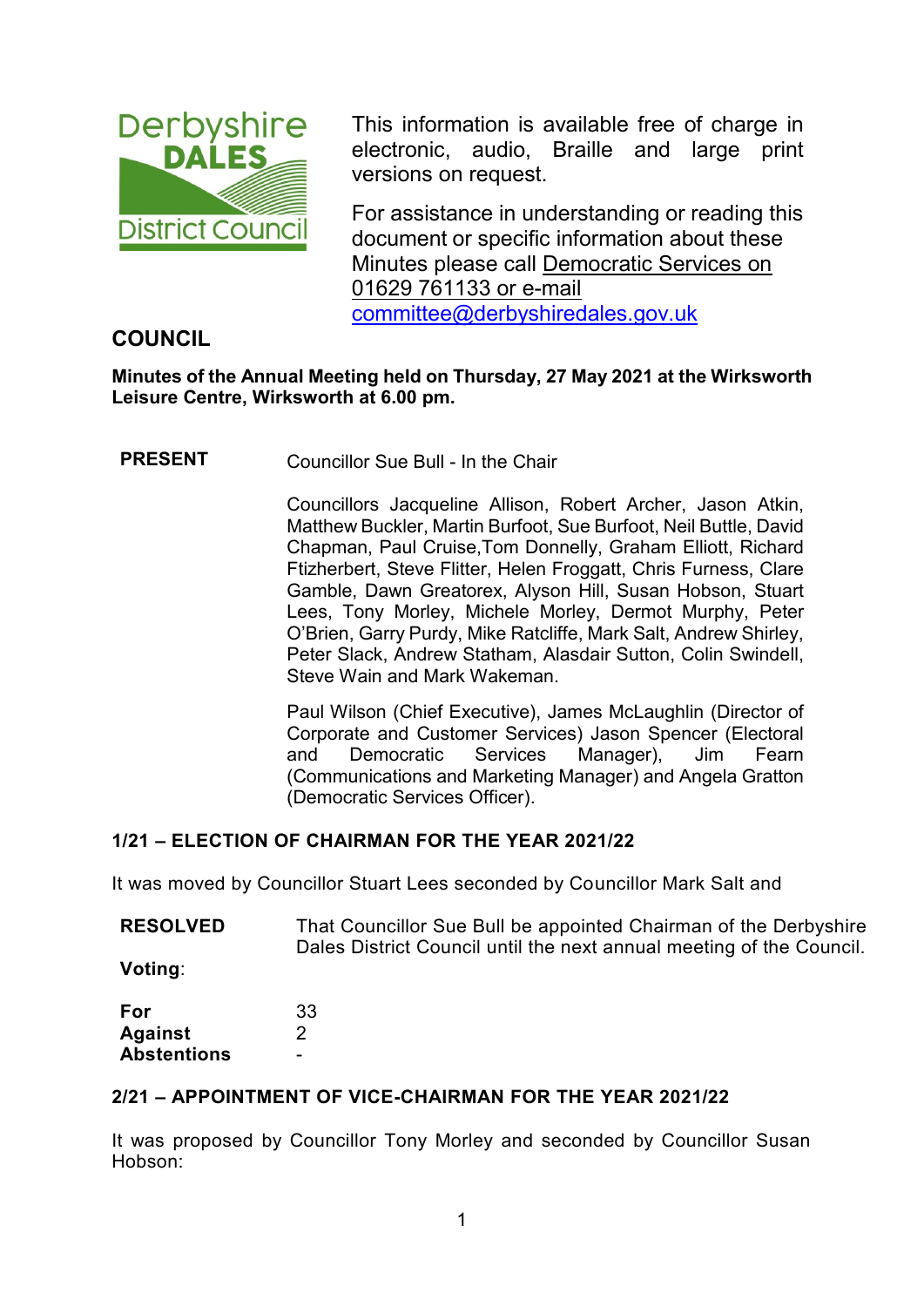**RESOLVED** That Councillor Andrew Shirley be appointed Vice-Chairman of the Derbyshire Dales District Council until the next annual meeting of the Council.

**Voting**:

| For                | 33 |
|--------------------|----|
| <b>Against</b>     |    |
| <b>Abstentions</b> | 1  |

#### **3/21 – ELECTION OF CIVIC CHAIRMAN 2021/22**

It was moved by Councillor Steve Flitter, seconded by Councillor Peter O'Brien and

**RESOLVED** (Unanimously) That Councillor Steve Wain be appointed Civic Chairman until the next annual meeting of the Council.

The duly elected Civic Chairman was invested with the Chain of Office and expressed his thanks to the retiring Civic Chair and Members for their vote of confidence.

#### **4/20 – APPOINTMENT OF THE DEPUTY CIVIC CHAIRMAN 2021/22**

It was moved by Councillor Jason Atkin seconded by Councillor Andrew Statham and

**RESOLVED** (unanimously) That Councillor Graham Elliott be appointed Deputy Civic Chairman until the next annual meeting of the Council.

The duly elected Deputy Civic Chairman was invested with the Chain of Office **and thanked Members for their vote of confidence**.

#### **5/21 – APOLOGIES**

Apologies for absence were received from Councillors Richard Bright, David Hughes, Claire Raw and Lewis Rose

#### **6/21 – INTERESTS**

As they were proposed to be paid special responsibility allowances in their capacities as Leader, Deputy Leader and leaders of political groups, Councillors, Neil Buttle, Steve Flitter, Susan Hobson and Garry Purdy declared a personal interest in item 10.

#### **7/21 – MINUTES**

It was moved by Councillor Jason Atkin, seconded by Councillor Tom Donnelly and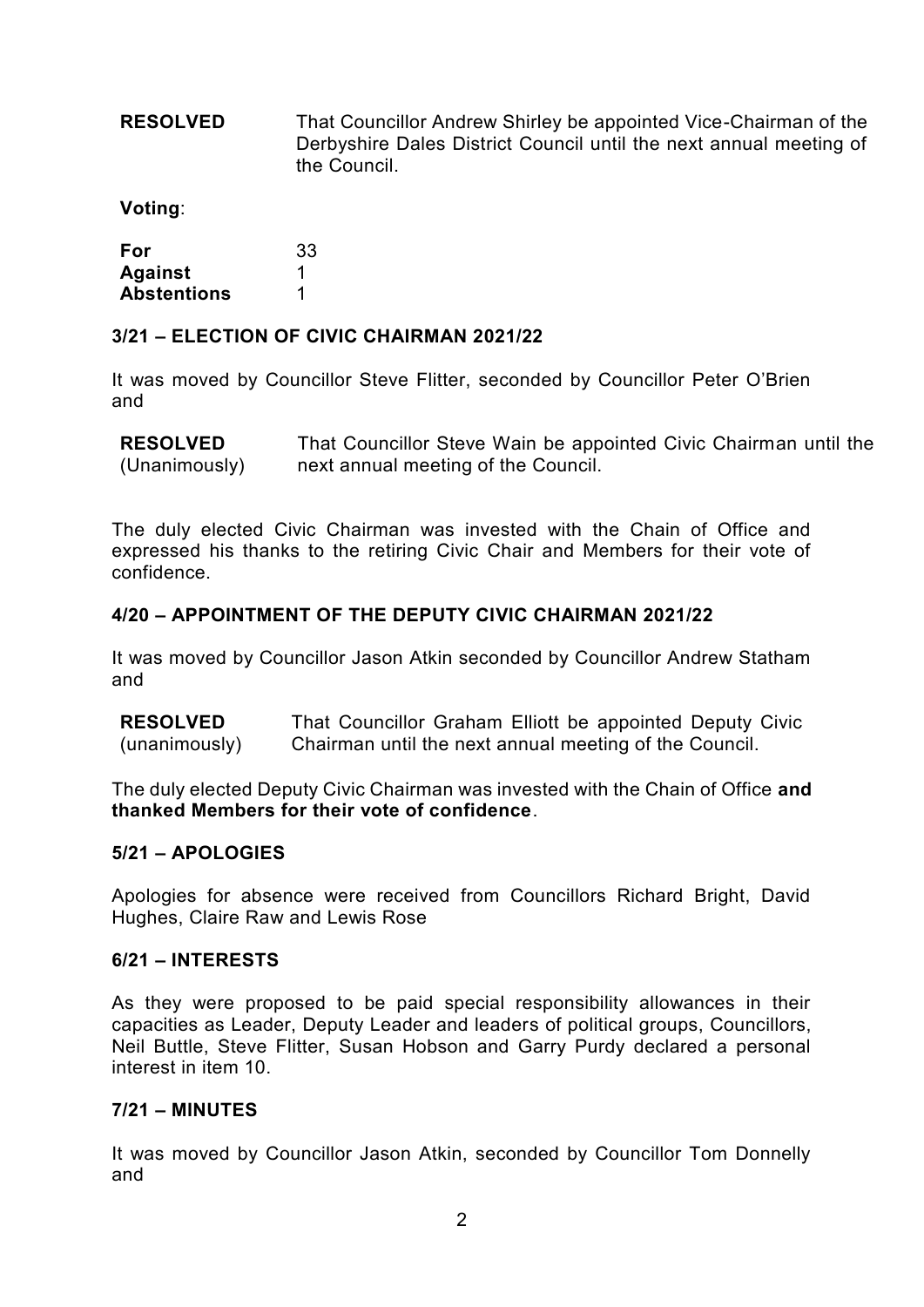**RESOLVED** That the Minutes of the virtual meeting of the Derbyshire Dales District Council held on 22 April 2021 be approved as a correct record.

**Voting**:

| For                | 33 |
|--------------------|----|
| <b>Against</b>     |    |
| <b>Abstentions</b> | 2  |

The Chairman declared the motion CARRIED.

#### **8/21 – REPORT OF THE RETURNING OFFICER – RESULTS OF THE MASSON AND WIRKSWORTH BY-ELECTIONS**

The Council received a report on the results of the by-elections to the District Council for the Masson and Wirksworth wards held on 6 May 2021

The Chief Executive and Returning Officer gave a brief summary of the report informing members following members had been duly elected:

Masson ward – Dermot Murphy Wirksworth ward - Dawn Greatorex

The new Councillors were given the opportunity to introduce themselves and were welcomed to the Council.

It was moved by Councillor Jason Atkin, seconded by Councillor Neil Buttle and

**RESOLVED** (Unanimously) The results of the by-elections to the District Council for the Masson and Wirksworth Wards held on 6 May 2021 be noted.

The Chairman declared the motion CARRIED.

#### **9/21 – ELECTION OF LEADER AND DEPUTY LEADER OF THE COUNCIL FOR THE 2021/22 MUNICIPAL YEAR**

The Council received a report to consider the election of the Leader and Deputy Leader of the Council for the 2021/22 municipal year.

The Director of Corporate and Customer Services gave a brief introduction to the report the Council has historically appointed a Leader and Deputy Leader of the Council by the convention that the posts would be filled by the Leader and Deputy Leader of the largest political group on the Council.

It was moved by Councillor Jason Atkin, seconded by Councillor David Chapman and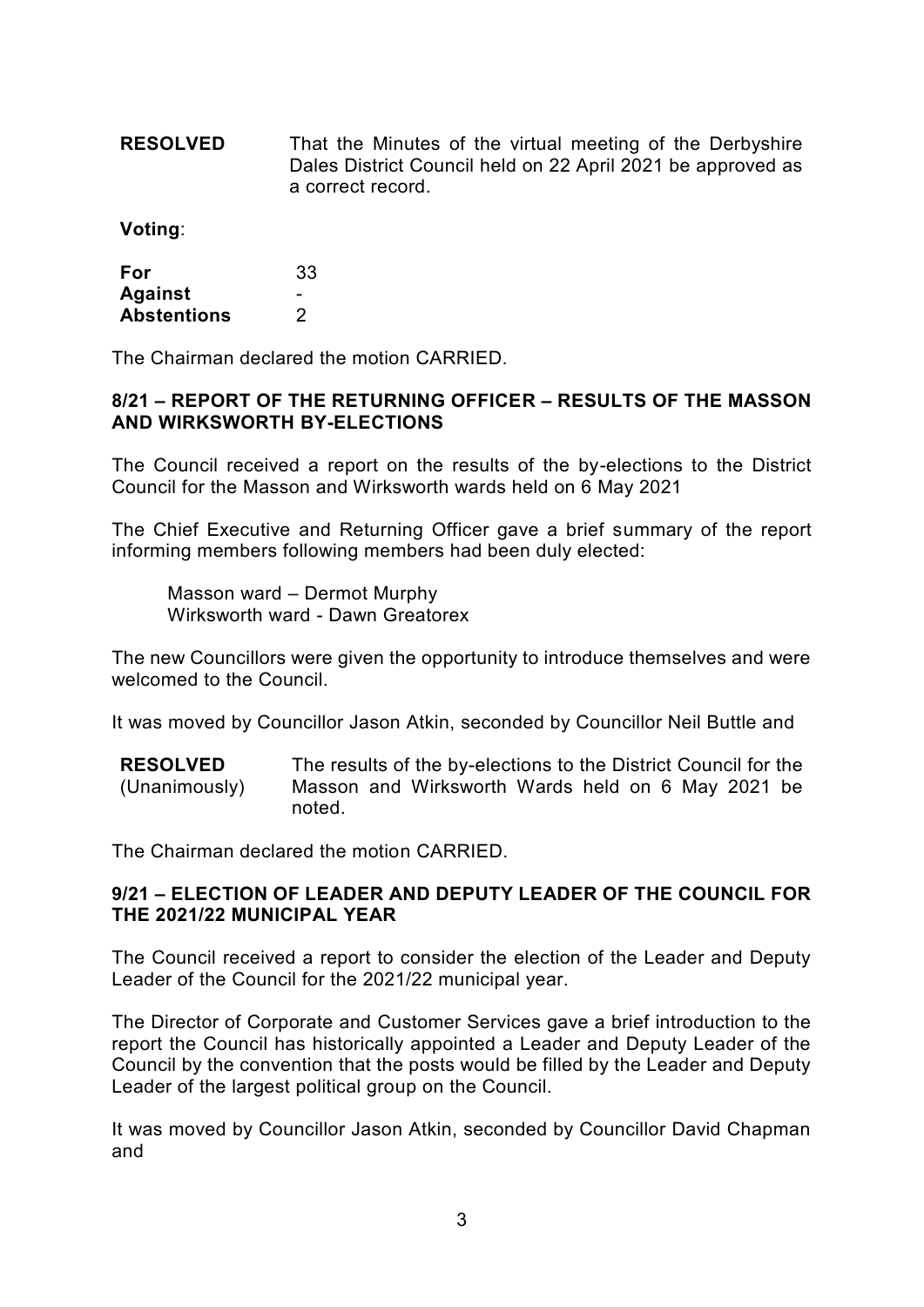**RESOLVED** 1. That Councillor Garry Purdy be elected Leader of the Council for the 2021/22 municipal year.

**Voting:**

| <b>For</b>         | 23 |
|--------------------|----|
| <b>Against</b>     |    |
| <b>Abstentions</b> | 12 |

The Chairman declared the motion CARRIED.

It was moved by Councillor Stuart Lees, seconded by Councillor Chris Furness and

| <b>RESOLVED</b> |  | 2. That Councillor Susan Hobson be elected Deputy |
|-----------------|--|---------------------------------------------------|
|                 |  | Leader of the Council for the 2021/22 municipal   |
|                 |  | vear.                                             |

**Voting:**

| For                | 24 |
|--------------------|----|
| <b>Against</b>     |    |
| <b>Abstentions</b> | 11 |

The Chairman declared the motion CARRIED.

#### **10/21** – **MEMBERSHIP OF POLITICAL GROUPS, POLITICAL BALANCE AND ENTITLEMENT TO SEATS ON COMMITTEES**

The Council considered a report on the updated membership of political groups on the Council, the change to the political balance of the authority following the byelections held on 6 May 2021 and the revised entitlement of political groups to seats on committees for the 2021/22 municipal year.

The Director of Corporate and Customer Services gave a brief introduction to the report. As the Conservatives and Councillors Bright & Elliott Group held the majority of seats on the Council it was in overall control of the Authority. Following the recent By-Elections the political balance of the Council was:

| Name of Group                                            | Designated Leader   Number of |                |
|----------------------------------------------------------|-------------------------------|----------------|
|                                                          |                               | <b>Members</b> |
| Conservative and Councillors Bright &   Councillor Purdy |                               | 22             |
| Elliott                                                  |                               |                |
| Green and Independent                                    | <b>Councillor Buttle</b>      | 5              |
| ∟abour                                                   | <b>Councillor Ratcliffe</b>   | -4             |
| <b>Liberal Democrat</b>                                  | <b>Councillor Flitter</b>     |                |

As Councillor Swindell did not belong to a political group he was designated as a non-aligned Member.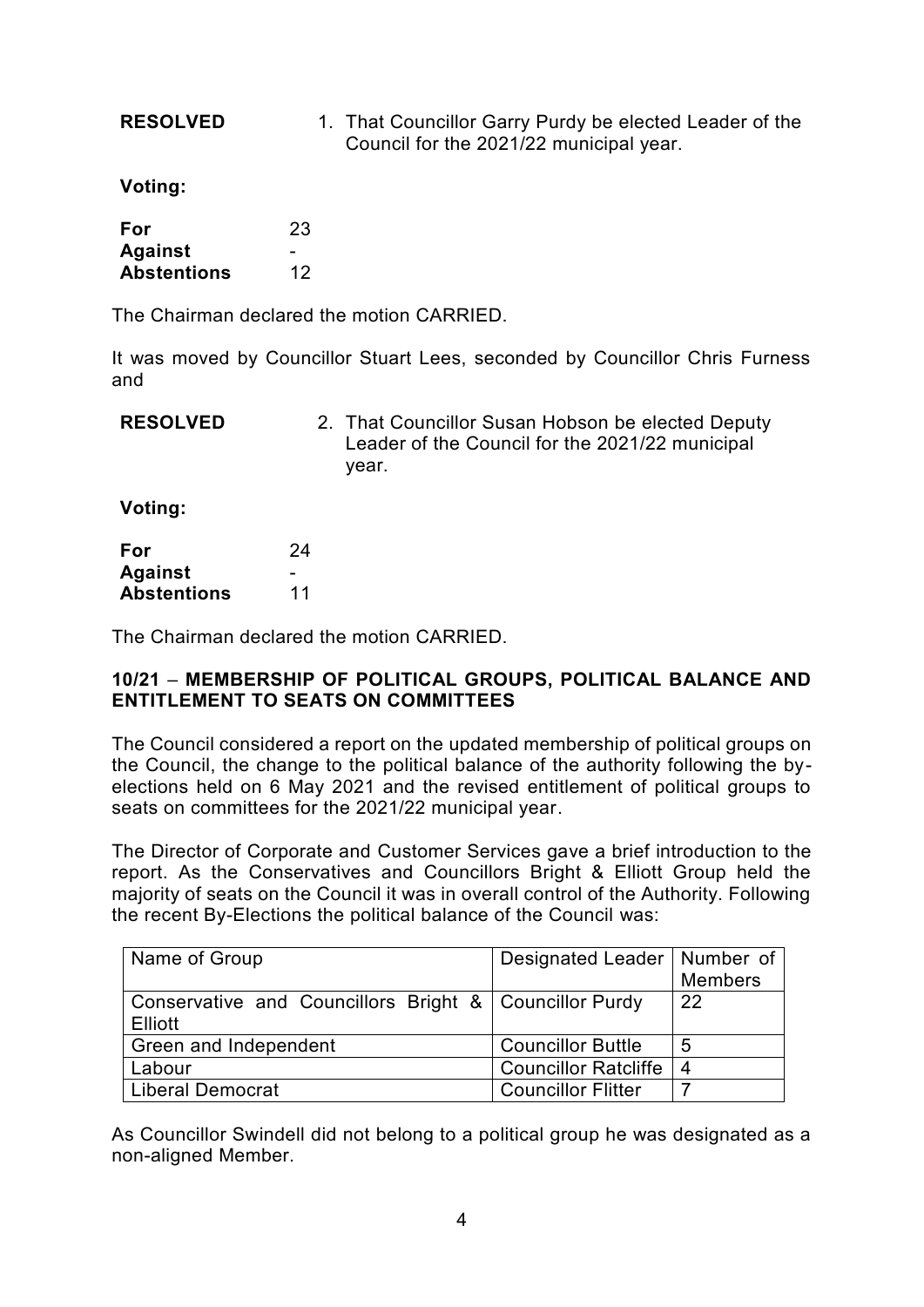Members requested an update on the establishment a Scrutiny Committee. In response, the Director of Corporate and Customer Services informed Members this would be considered by the Constitution Working Group and, on their recommendation, would be planned to be considered by the Council in July.

It was moved by Councillor Jason Atkin, seconded by Councillor Chris Furness and

- **RESOLVED** 1. That the operation of four political groups on the Council and the detail of their designated Leaders be noted as follows:
	- (a) Conservative Group Councillor Garry Purdy
	- (b) Green and Independent Group Councillor Neil Buttle
	- (c) Labour Group Councillor Mike Ratcliffe
	- (d) Liberal Democrat Group Councillor Steve **Flitter**
	- 2. That, subject to the election of the Leader and Deputy Leader of the Council earlier on the agenda, the following special responsibility allowances be paid:
		- (a) Councillor Purdy £12,024
		- (b) Councillor Flitter £1,617
		- (c) Councillor Buttle £1,115
		- (d) Councillor Hobson £6,012
	- 3. That the entitlement of the membership of the political groups be noted and greed that such entitlements are reflected in the allocation to **Committees**

#### **Voting:**

| For                | 33 |
|--------------------|----|
| <b>Against</b>     |    |
| <b>Abstentions</b> | 2  |

The Chairman declared the motion CARRIED.

#### **11/21 – APPOINTMENT OF MEMBERS TO COMMITTEES**

The Council Council considered a report on the revised entitlement of political groups to seats on committees for the 2021/22 municipal year.

The Director of Corporate and Customer Services gave a brief introduction to the report. In order to allocate seats to Committees and achieve balance on individual committees, as well as overall, it has been necessary to change the size of committees as follows: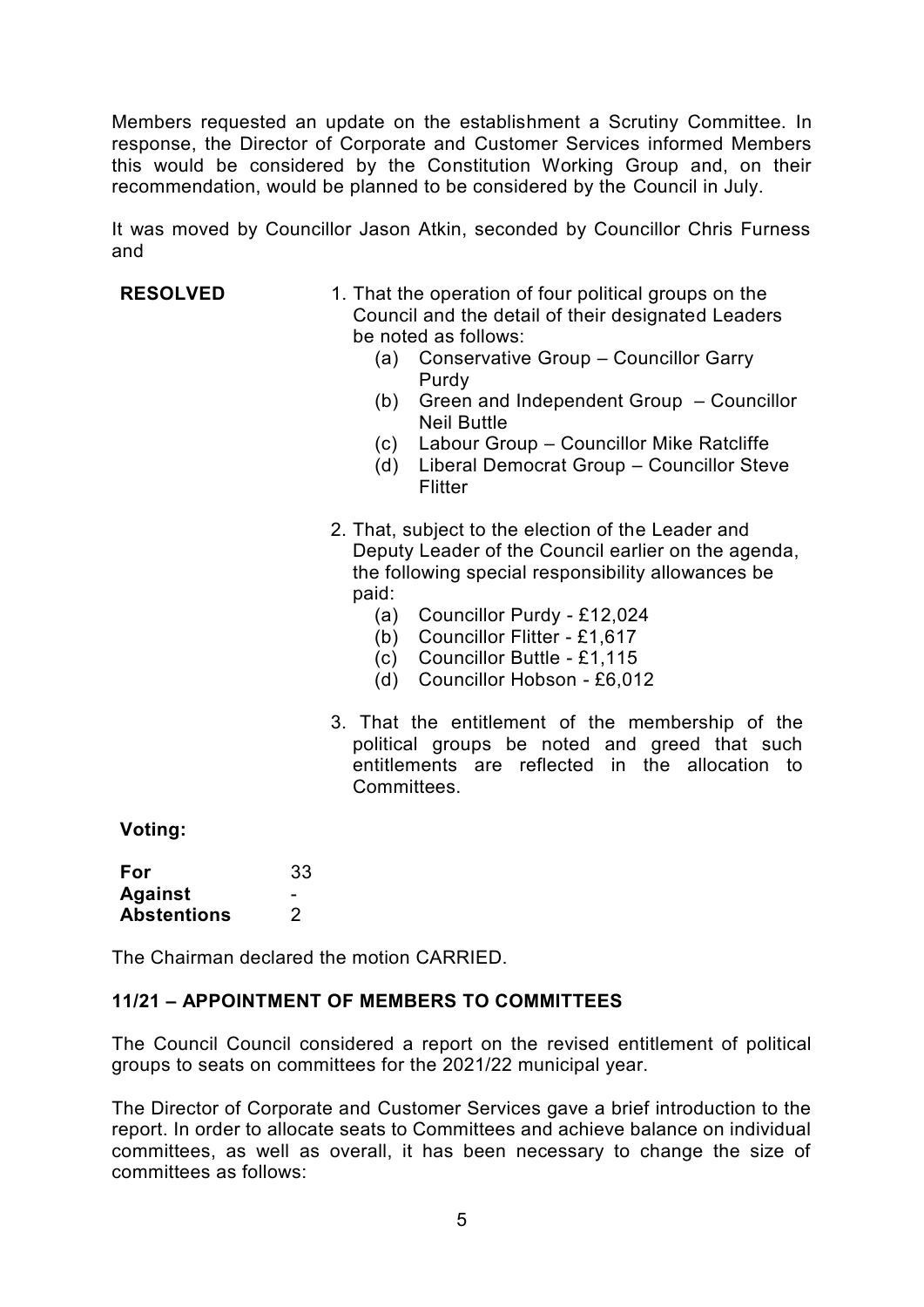| <b>Governance and Resources</b>   | 17 (was 16)    |
|-----------------------------------|----------------|
| Community and Environment         | 17 (no change) |
| Planning                          | 13 (no change) |
| <b>Licensing and Appeals</b>      | 13 (was 12)    |
| <b>Joint Consultative</b>         | 6 (no change)  |
| Joint ICT                         | 3 (no change)  |
| <b>Constitution Working Group</b> | 7 (no change)  |
| <b>Local Plan Advisory Group</b>  | 10 (no change) |

It was moved by Councillor David Chapman, seconded by Councillor Tom Donnelly and

**RESOLVED** That Councillors be appointed to serve on the Committees of the Council in accordance with the wishes of the political groups as set out in tabled report and set out in appendix 1 of these minutes.

**Voting:**

| For                | 34 |
|--------------------|----|
| <b>Against</b>     |    |
| <b>Abstentions</b> |    |

The Chairman declared the motion CARRIED

#### **12/21 – APPOINTMENT OF CHAIRMEN AND VICE-CHAIRMEN TO COMMITTEES**

The Council considered a report setting out the appointments to the positions of Chairman and Vice-Chairman to the various decision making bodies for the 2021- 22 municipal year.

**RESOLVED:** That the following appointments be made to the positions of Committee Chairman and Vice-Chairman until the next Annual Meeting of the Council.

|                                                 | <b>Proposed</b>         | <b>Seconded</b>             | <b>Voting</b>                    |  |
|-------------------------------------------------|-------------------------|-----------------------------|----------------------------------|--|
| <b>Community &amp; Environment</b>              |                         |                             |                                  |  |
| Chair<br><b>CIIr Chris Furness</b>              | <b>Cllr Tony Morley</b> | <b>Cllr Alasdair Sutton</b> | 34 For<br>0 Against<br>1 Abstain |  |
| <b>Vice Chair</b><br><b>Cllr Helen Froggatt</b> | <b>Cllr Mark Salt</b>   | <b>CIIr Andrew Shirley</b>  | 32 For<br>0 Against<br>3 Abstain |  |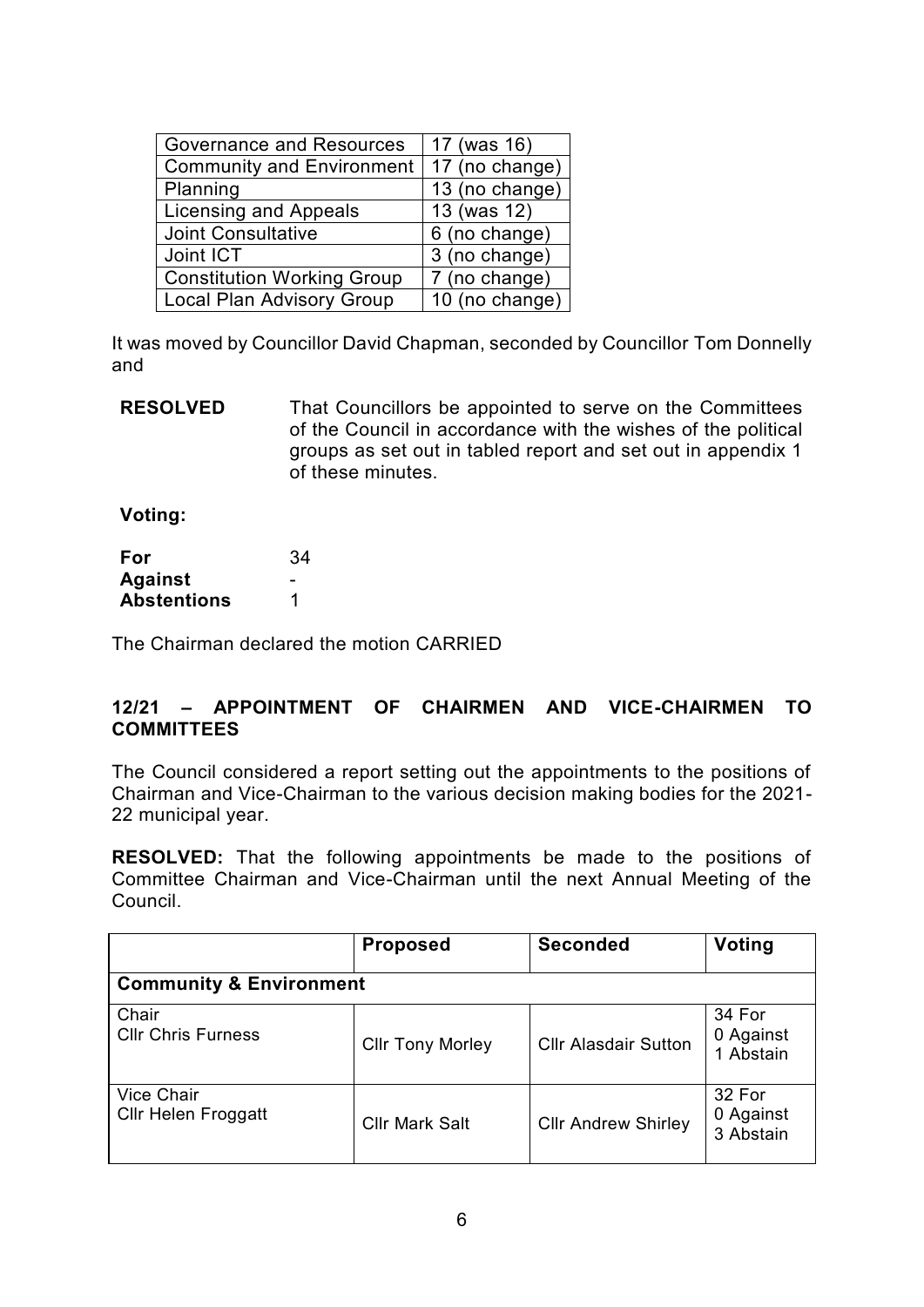| <b>Governance &amp; Resources</b>                    |                           |                            |                                  |
|------------------------------------------------------|---------------------------|----------------------------|----------------------------------|
| Chair<br><b>Cllr Tom Donnelly</b>                    | <b>Cllr Garry Purdy</b>   | <b>Cllr Mark Wakeman</b>   | 31 For<br>1 Against<br>3 Abstain |
| Vice-Chair<br>Cllr David Chapman                     | <b>Cllr Jason Atkin</b>   | <b>Cllr Chris Furness</b>  | 33 For<br>0 Against<br>2 Abstain |
| <b>Planning</b>                                      |                           |                            |                                  |
| Chair $-$<br><b>Cllr Jason Atkin</b>                 | <b>Cllr Chris Furness</b> | <b>Cllr Helen Froggatt</b> | 28 For<br>1 Against<br>6 Abstain |
| <b>Vice Chair</b><br><b>Cllr Richard Fitzherbert</b> | <b>Cllr Stuart Lees</b>   | <b>Cllr Mark Wakeman</b>   | 30 For<br>1 Against<br>4 Abstain |
| <b>Licensing &amp; Appeals</b>                       |                           |                            |                                  |
| Chair<br><b>Cllr Tony Morley</b>                     | <b>Cllr Tom Donnelly</b>  | <b>Cllr Andrew Shirley</b> | 27 For<br>1 Against<br>7 Abstain |
| <b>Vice Chair</b><br><b>Cllr Andrew Statham</b>      | <b>Cllr Mark Wakeman</b>  | <b>CIIr Jason Atkin</b>    | 27 For<br>3 Against<br>5 Abstain |
| <b>Ernest Bailey Charity</b>                         |                           |                            |                                  |
| Chair<br><b>Cllr Jason Atkin</b>                     | <b>Cllr Chris Furness</b> | <b>Cllr Susan Hobson</b>   | 26 For<br>1 Against<br>8 Abstain |
| Vice Chair<br><b>Cllr Andrew Statham</b>             | <b>Cllr Jason Atkin</b>   | <b>CIIr Chris Furness</b>  | 27 For<br>1 Against<br>7 Abstain |
| <b>Joint Consultative Group</b>                      |                           |                            |                                  |
| To be appointed at first meeting                     |                           |                            |                                  |
| <b>Constitution Working Group</b>                    |                           |                            |                                  |
| To be appointed at first meeting                     |                           |                            |                                  |
| <b>Local Plan Working Group</b>                      |                           |                            |                                  |
| To be appointed at first meeting                     |                           |                            |                                  |
| <b>Chief Officer Selection Panel</b>                 |                           |                            |                                  |
| To be appointed at first meeting                     |                           |                            |                                  |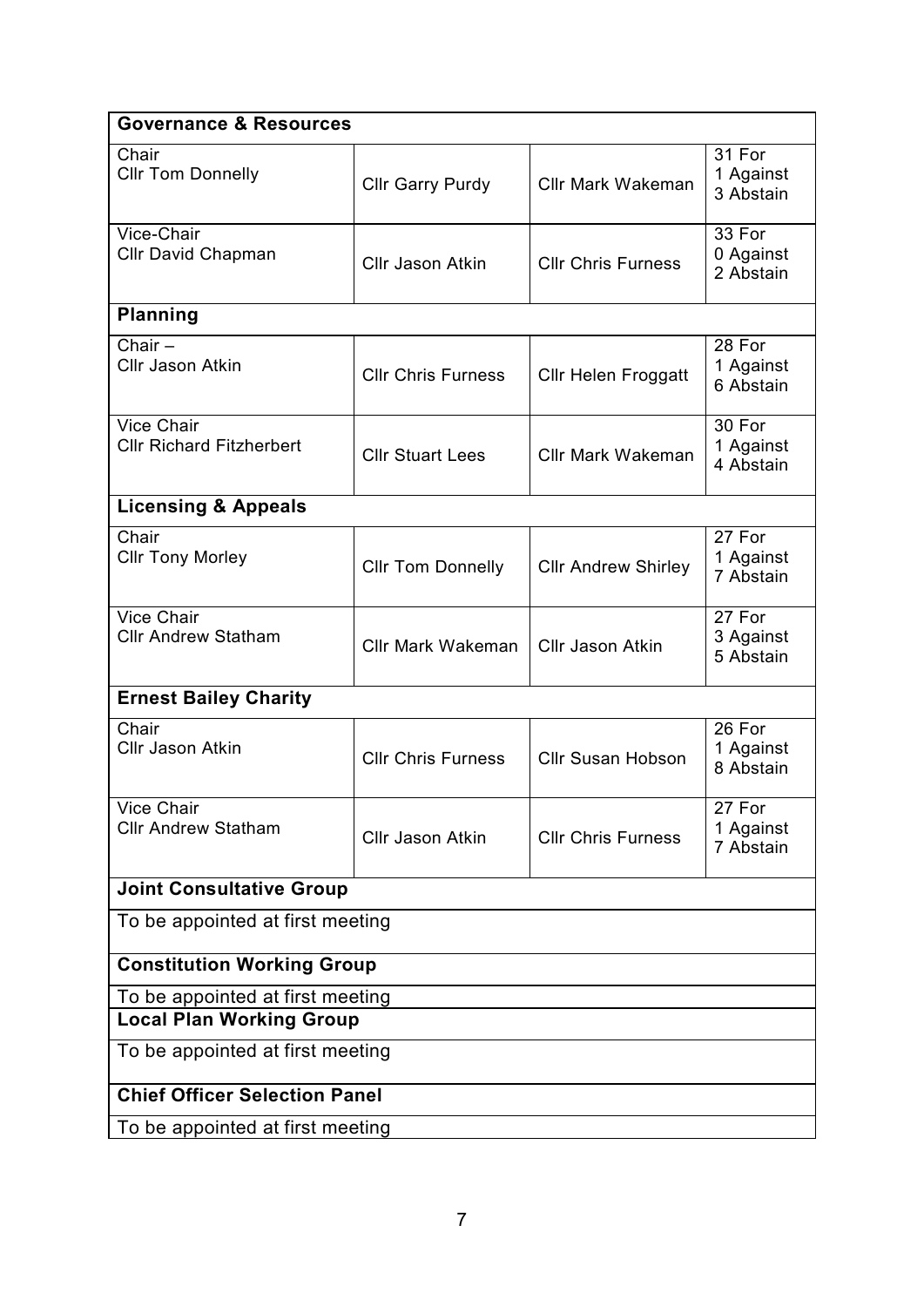### **13/21 - APPOINTMENTS TO OUTSIDE BODIES**

The Council considered a report that reviewed its affiliations with outside bodies and invited nominations to act as the Council's representatives.

The Schedule attached at Appendix 1, gave the full list of outside bodies that required the Council's consideration. The Council was asked to consider its nominations and any changes it wishes to make to those currently in place.

The list of approved conferences and recommended representation was tabled in paragraph 2.1 of the report, which was submitted to confer approved duty status to cover Member attendance.

At a previous meeting of Council it was agreed that Members should report back annually on their involvement with an outside body and that updates be sent to all Members of the Council. Members commented no reports had been received and, in response to this point, the Director of Corporate and Customer Services informed Members this would be put on future agendas for Council meetings.

A Member questioned why Bakewell and Eyam Community Transport was not on the list and, in response, the Director of Corporate and Customer Services advised that they could be considered for addition if the body concerned made contact outlining the benefits having councillor representation

It was moved by Councillor Chris Furness, seconded by Councillor Tom Donnelly and

| <b>RESOLVED</b> | 1. That Council reviews the appointments to outside<br>bodies identified in Appendix 1, and considers any<br>changes it may wish to make to the current<br>arrangements. |
|-----------------|--------------------------------------------------------------------------------------------------------------------------------------------------------------------------|
|                 |                                                                                                                                                                          |

- 2. That the position of organisations where no indemnity insurance currently exists be noted accordingly.
- 3. That the Members identified in Appendix 1 be appointed to the relevant outside body to serve until the next Annual Meeting of the Council.
- 4. That the list of Conferences for 2021/22 be approved
- 5. That authority is delegated to the Director of Corporate and Customer Services in consultation with the Chief Executive and Directors, where relevant, to determine requests for attendance at other conferences based on the relevance of the subject matter and to the availability of finance.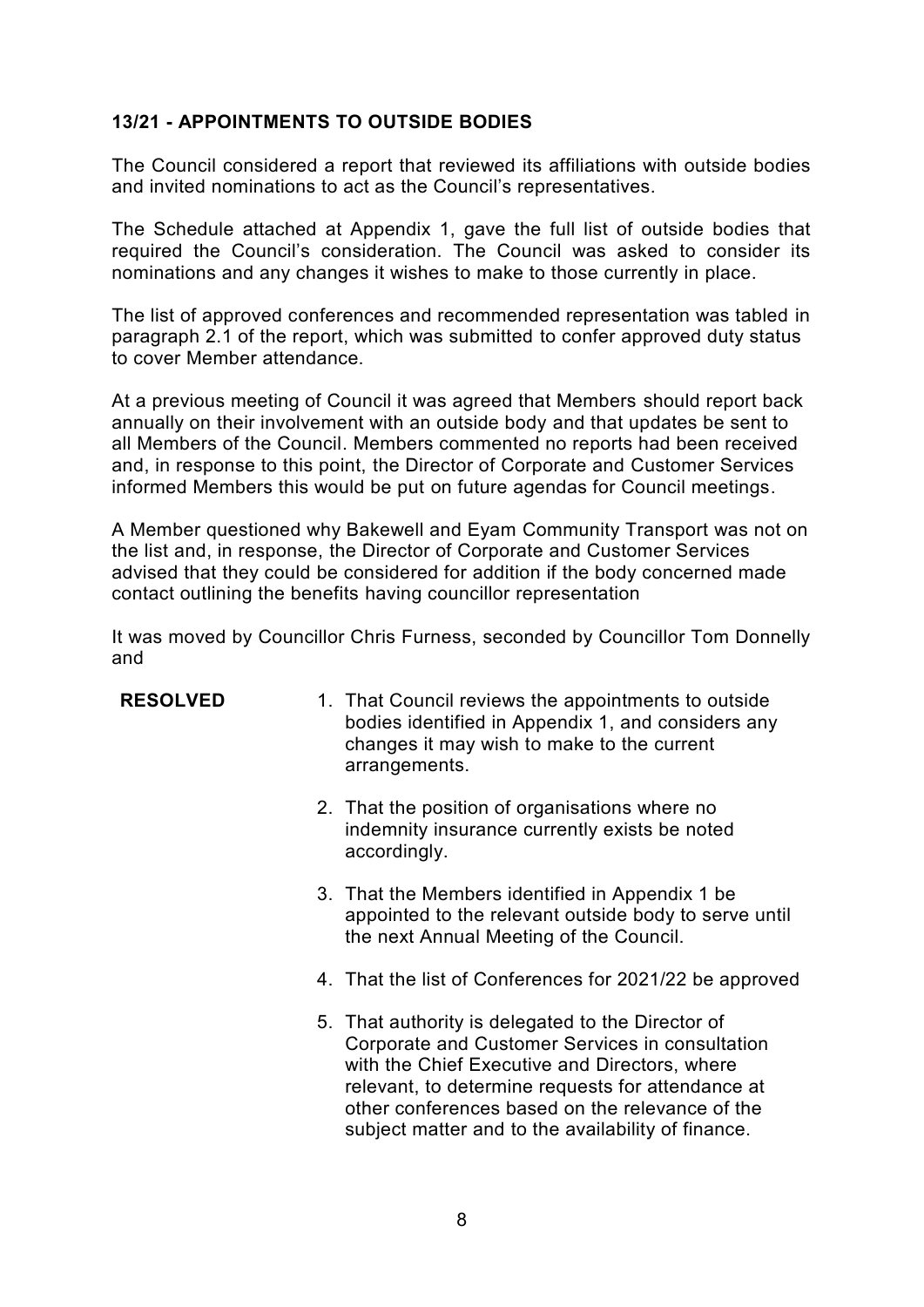**Voting:**

| For                | 34 |
|--------------------|----|
| <b>Against</b>     |    |
| <b>Abstentions</b> |    |

The Chairman declared the motion CARRIED.

#### **14/21 – CALENDAR OF MEETINGS OF THE COUNCIL AND COMMITTEES FOR THE 2021/22 MUNICIPAL YEAR**

The Council received a report to approve the Calendar of Meetings for the 2021/22 municipal year attached as Appendix 1.

It was moved by Councillor Garry Purdy, seconded by Councillor Andrew Shirley and

**RESOLVED** (Unanimously) The Calendar of Meetings for the 2021/22 municipal year be approved.

#### **15/21 – UPDATE TO THE CONSTITUTION**

The Council received a report from the Director of Corporate and Customer Services proposing minor amendments to the Constitution. It was noted that the Council had previously agreed to establish a Constitution Working Group which would undertake a broader review of various parts of the Constitution with the Monitoring Officer and make proposals for amendments to the Council at future meetings.

It was recommended that the provisions for the Emergency Committee be deleted on the basis that decision making processes were established to deal with emergency situations in future that would not require the cessation of committee business. It was further recommended that the reference to the Local Plan Working Group having been established as an advisory committee be deleted in order to operate on a consistent basis with other Member working groups that had been established.

The report also set out, for information, proposed topics for review by the Constitution Working Group, which included:

- Introduction of general delegations to officers
- Review of the petition scheme provisions
- Establishment of a Scrutiny Committee
- Establishment of a Standards and Ethics Committee
- Review of Procedure Rules, specifically the application of the rules of debate
- Review of the role of the Civic Chairman

Following on from an earlier discussion concerning the receipt of reports from Members representing the Council on outside bodies, it was also suggested that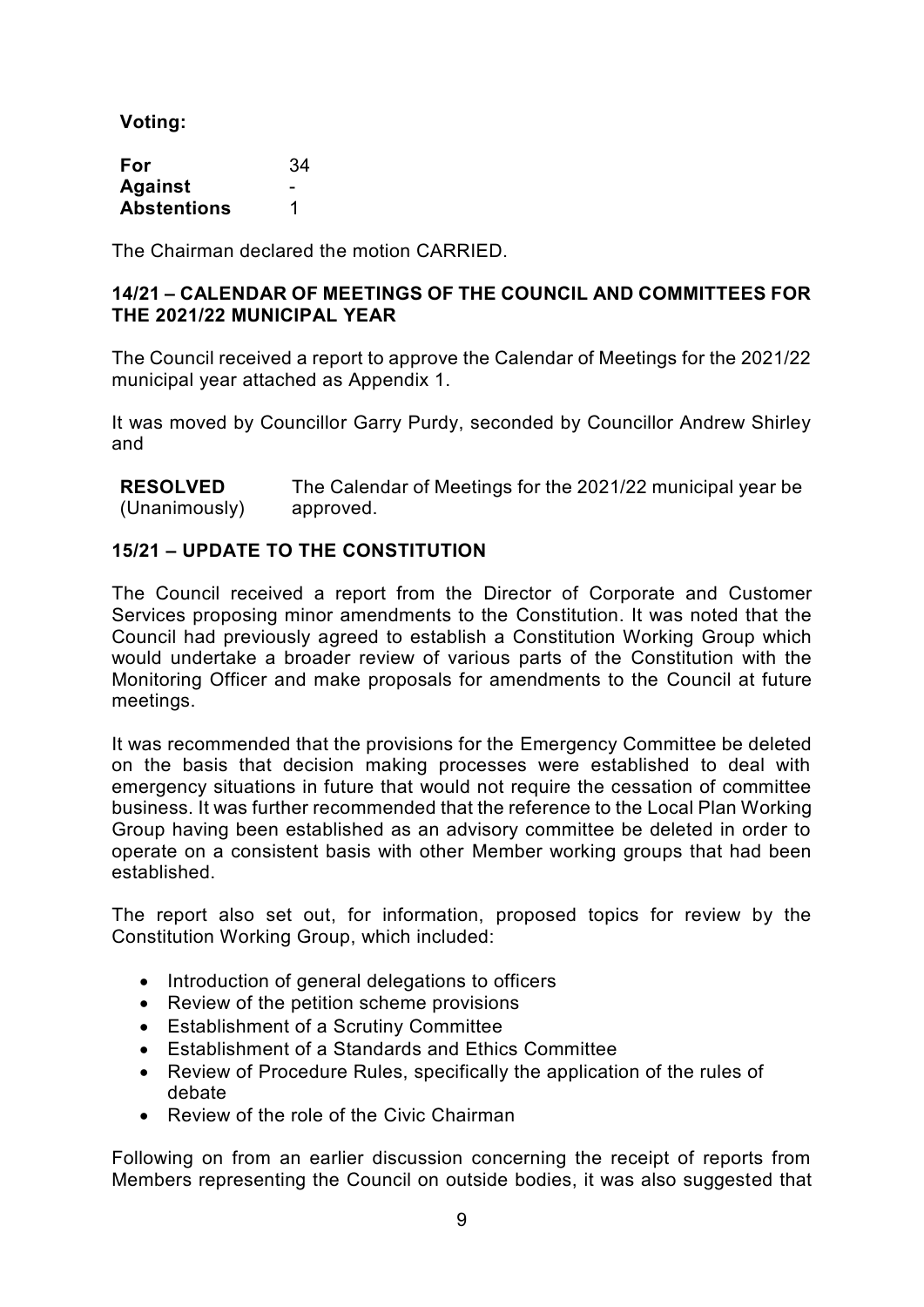the Group could include this provision within its review of the procedure rules for Council meetings.

It was moved by Councillor Steve Flitter, seconded by Councillor Clare Gamble and

#### **RESOLVED**

(Unanimously)

- 1. That the provisions for the Emergency Committee set out in Part 3 – Responsibility for Functions be deleted.
- 2. That the reference to the Local Plan Working Group as an advisory committee be deleted.
- 3. That the topics for review by the Constitution Working Group be noted.

#### **16/21 – SEALING OF DOCUMENTS**

It was moved by Councillor Richard Fitzherbert, seconded by Councillor Garry Purdy and

Councillor Richard Fitzherbert as outgoing Chair gave a short speech on his 6 years has Chairman.

**RESOLVED** (Unanimously) That the common seal of the Council be affixed to those documents, if any, required to complete transactions undertaken by Committees or by way of delegated authority to officers since the last meeting of the Council.

#### **MEETING CLOSED 7:26PM**

#### **CHAIRMAN**

**Attachments:** Appointments to Committees Appointments to Outside Bodies Programme of meetings 2021-22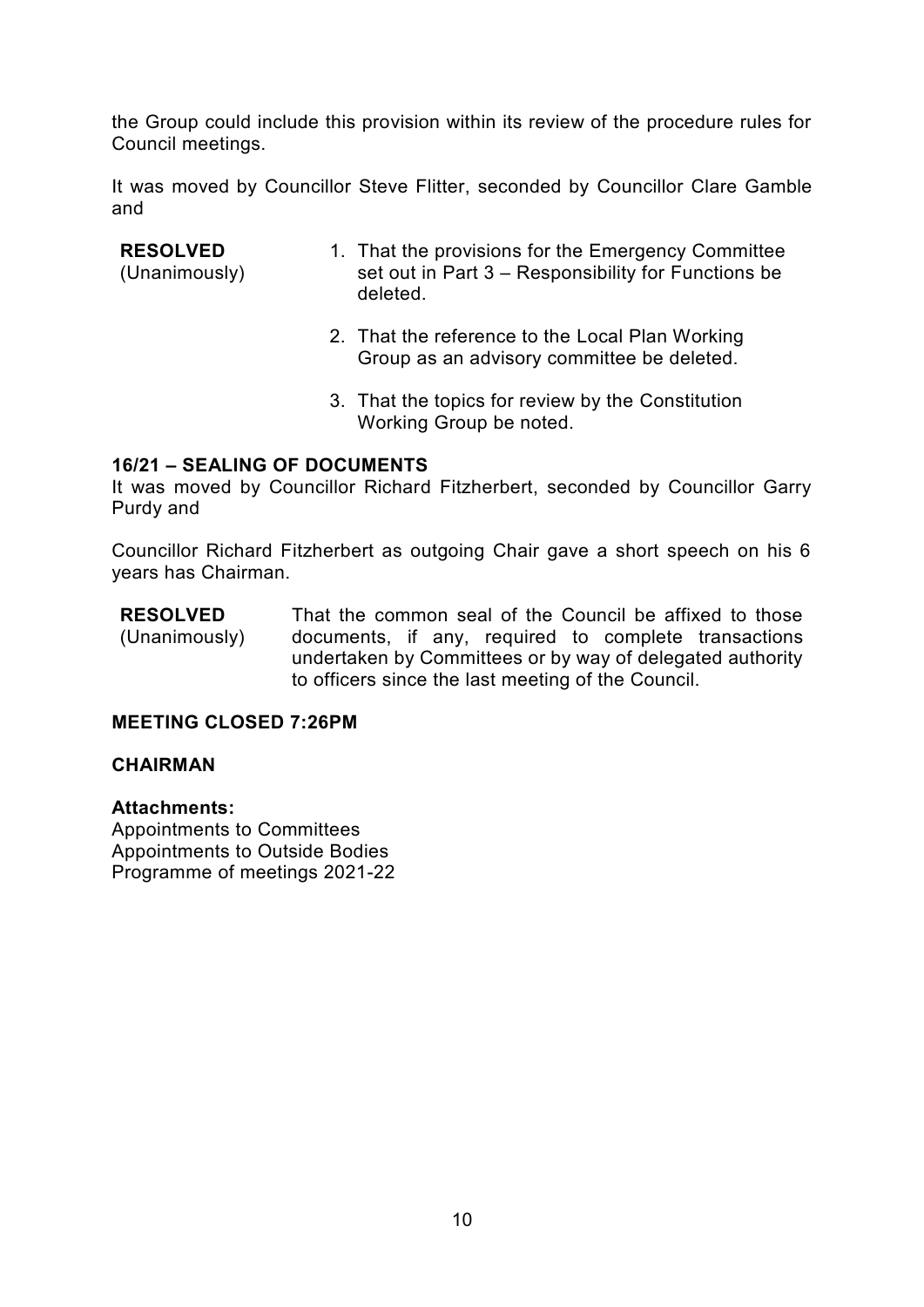# **COMMUNITY & ENVIRONMENT COMMITTEE (17 SEATS)**

| 2021/22<br>Conservatives and Cllrs Bright &<br>Elliott | 2021/22 Liberal Democrats<br>3 | 2021/22<br>Green/Independent | 2021/22<br>Labour<br>2 |
|--------------------------------------------------------|--------------------------------|------------------------------|------------------------|
| 10 <sup>°</sup><br>Sue Bull                            | Martin Burfoot                 | <b>Matthew Buckler</b>       | Peter O'Brien          |
| Helen Froggatt                                         | David Hughes                   | <b>Neil Buttle</b>           | <b>Mike Ratcliffe</b>  |
| <b>Chris Furness</b>                                   | Steve Wain                     |                              |                        |
| <b>Tony Morley</b>                                     |                                |                              |                        |
| Dermot Murphy                                          |                                |                              |                        |
| <b>Garry Purdy</b>                                     |                                |                              |                        |
| Lewis Rose                                             |                                |                              |                        |
| <b>Andrew Statham</b>                                  |                                |                              |                        |
| <b>Alasdair Sutton</b>                                 |                                |                              |                        |
| Mark Wakeman                                           |                                |                              |                        |
| <b>Substitutes</b>                                     | <b>Substitutes</b>             | <b>Substitutes</b>           | <b>Substitutes</b>     |
| Jason Atkin                                            | <b>Robert Archer</b>           | <b>Clare Gamble</b>          | <b>Peter Slack</b>     |
| <b>Tom Donnelly</b>                                    | <b>Sue Burfoot</b>             |                              |                        |
| <b>Richard Fitzherbert</b>                             |                                |                              |                        |
| Susan Hobson                                           |                                |                              |                        |
|                                                        |                                |                              |                        |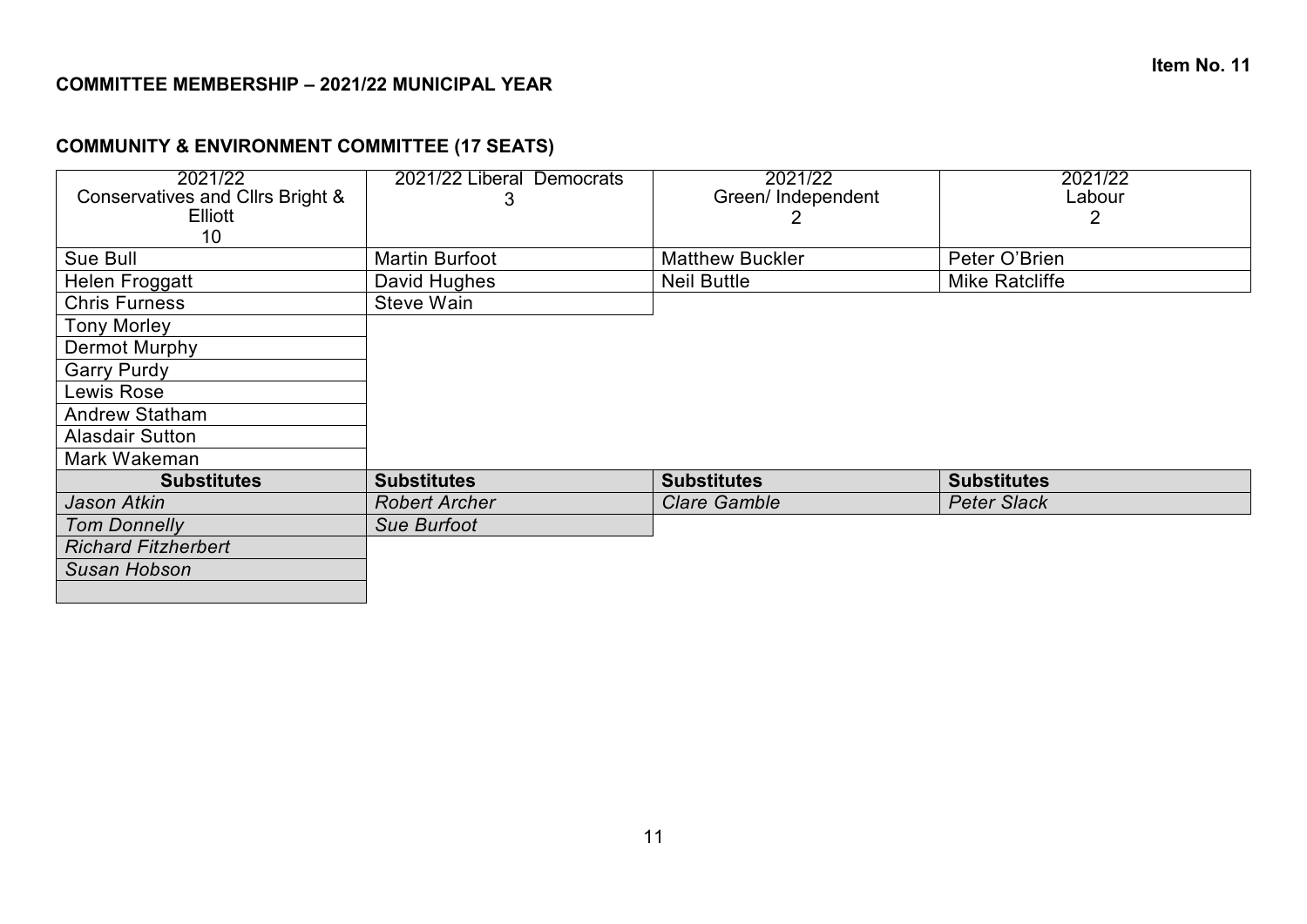### **Item No. 11**

# **GOVERNANCE & RESOURCES COMMITTEE (17 SEATS)**

| 2021/22 Liberal Democrats | 2021/22                | 2021/22            |
|---------------------------|------------------------|--------------------|
| 3                         | Green/ Independent     | Labour             |
|                           |                        |                    |
|                           |                        |                    |
| <b>Robert Archer</b>      | Jacqui Allison         | Dawn Greatorex     |
| <b>Paul Cruise</b>        | <b>Claire Raw</b>      | Mike Ratcliffe     |
| <b>Steve Flitter</b>      |                        |                    |
|                           |                        |                    |
|                           |                        |                    |
|                           |                        |                    |
|                           |                        |                    |
|                           |                        |                    |
|                           |                        |                    |
|                           |                        |                    |
| <b>Substitutes</b>        | <b>Substitutes</b>     | <b>Substitutes</b> |
| David Hughes              | <b>Matthew Buckler</b> | <b>Peter Slack</b> |
| <b>Steve Wain</b>         |                        |                    |
|                           |                        |                    |
|                           |                        |                    |
|                           |                        |                    |
|                           |                        |                    |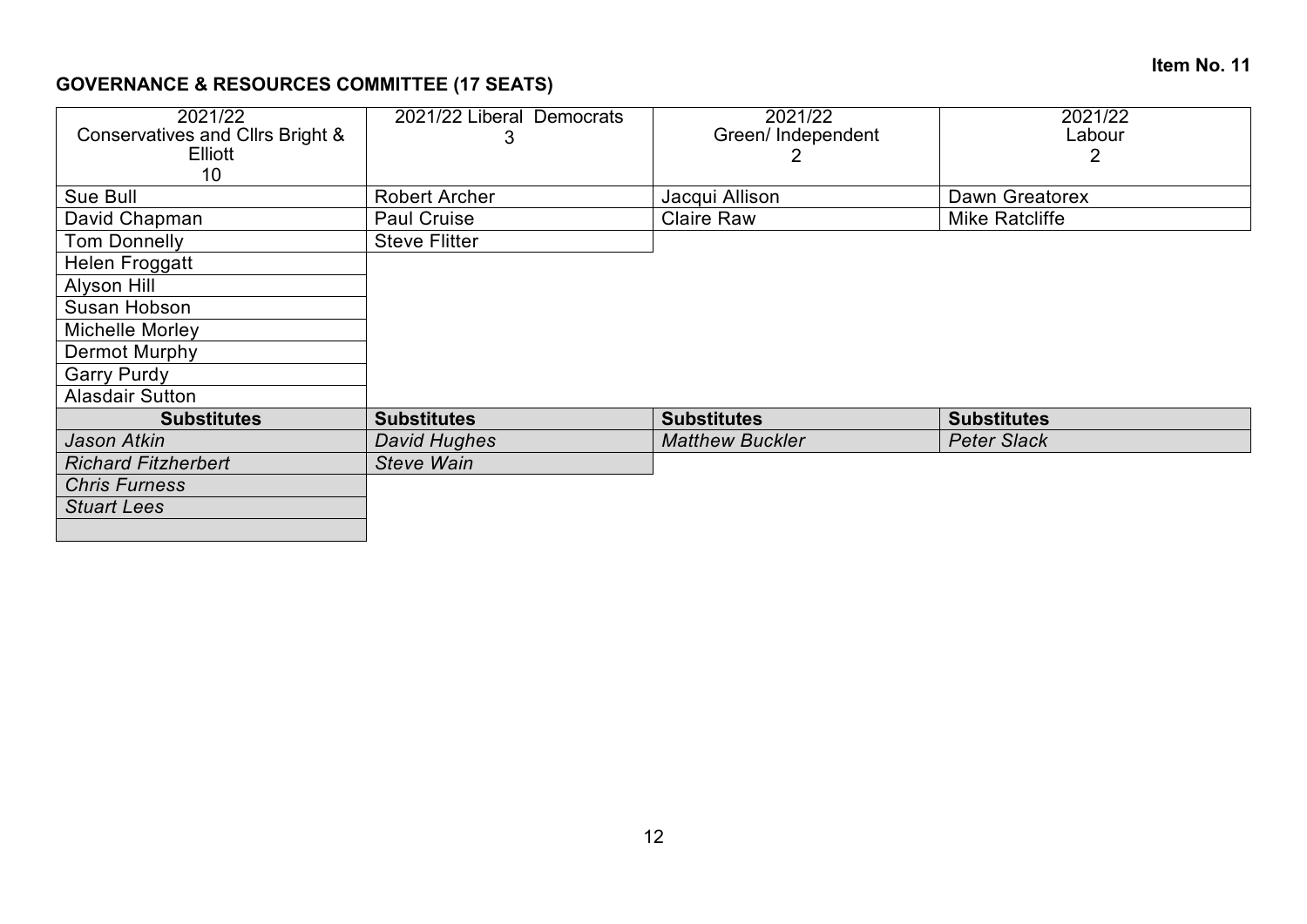# **PLANNING COMMITTEE (13 SEATS)**

| 2021/22<br><b>Conservatives and Cllrs</b><br><b>Bright &amp; Elliott</b> | 2021/22 Liberal<br><b>Democrats</b> | 2021/22<br>Green/Independent | 2021/22<br>Labour  | 2021/22<br>Non-aligned |
|--------------------------------------------------------------------------|-------------------------------------|------------------------------|--------------------|------------------------|
|                                                                          |                                     |                              |                    |                        |
| Jason Atkin                                                              | <b>Robert Archer</b>                | <b>Neil Buttle</b>           | <b>Peter Slack</b> | <b>Colin Swindell</b>  |
| Sue Bull                                                                 | Sue Burfoot                         | <b>Clare Gamble</b>          |                    |                        |
| <b>Tom Donnelly</b>                                                      |                                     |                              |                    |                        |
| <b>Graham Elliott</b>                                                    |                                     |                              |                    |                        |
| <b>Richard Fitzherbert</b>                                               |                                     |                              |                    |                        |
| <b>Stuart Lees</b>                                                       |                                     |                              |                    |                        |
| <b>Garry Purdy</b>                                                       |                                     |                              |                    |                        |
| <b>Substitutes</b>                                                       | <b>Substitutes</b>                  | <b>Substitutes</b>           | <b>Substitutes</b> |                        |
| <b>Helen Froggatt</b>                                                    | <b>Paul Cruise</b>                  | Jacqui Allison               | Peter O'Brien      |                        |
| <b>Chris Furness</b>                                                     |                                     |                              |                    |                        |
| <b>Andrew Statham</b>                                                    |                                     |                              |                    |                        |

# **LICENSING & APPEALS COMMITTEE (13 SEATS)**

| 2021/22                        | 2021/22 Liberal Democrats | 2021/22             | 2021/22       | 2021/22               |
|--------------------------------|---------------------------|---------------------|---------------|-----------------------|
| <b>Conservatives and Cllrs</b> |                           | Green/Independent   | Labour        | Non-aligned           |
| Bright & Elliott               |                           |                     |               |                       |
|                                |                           |                     |               |                       |
| <b>Graham Elliott</b>          | <b>Paul Cruise</b>        | Jacqui Allison      | Peter O'Brien | <b>Colin Swindell</b> |
| Alyson Hill                    | Steve Wain                | <b>Clare Gamble</b> |               |                       |
| <b>Stuart Lees</b>             |                           |                     |               |                       |
| Michele Morley                 |                           |                     |               |                       |
| <b>Tony Morley</b>             |                           |                     |               |                       |
| <b>Andrew Statham</b>          |                           |                     |               |                       |
| Mark Wakeman                   |                           |                     |               |                       |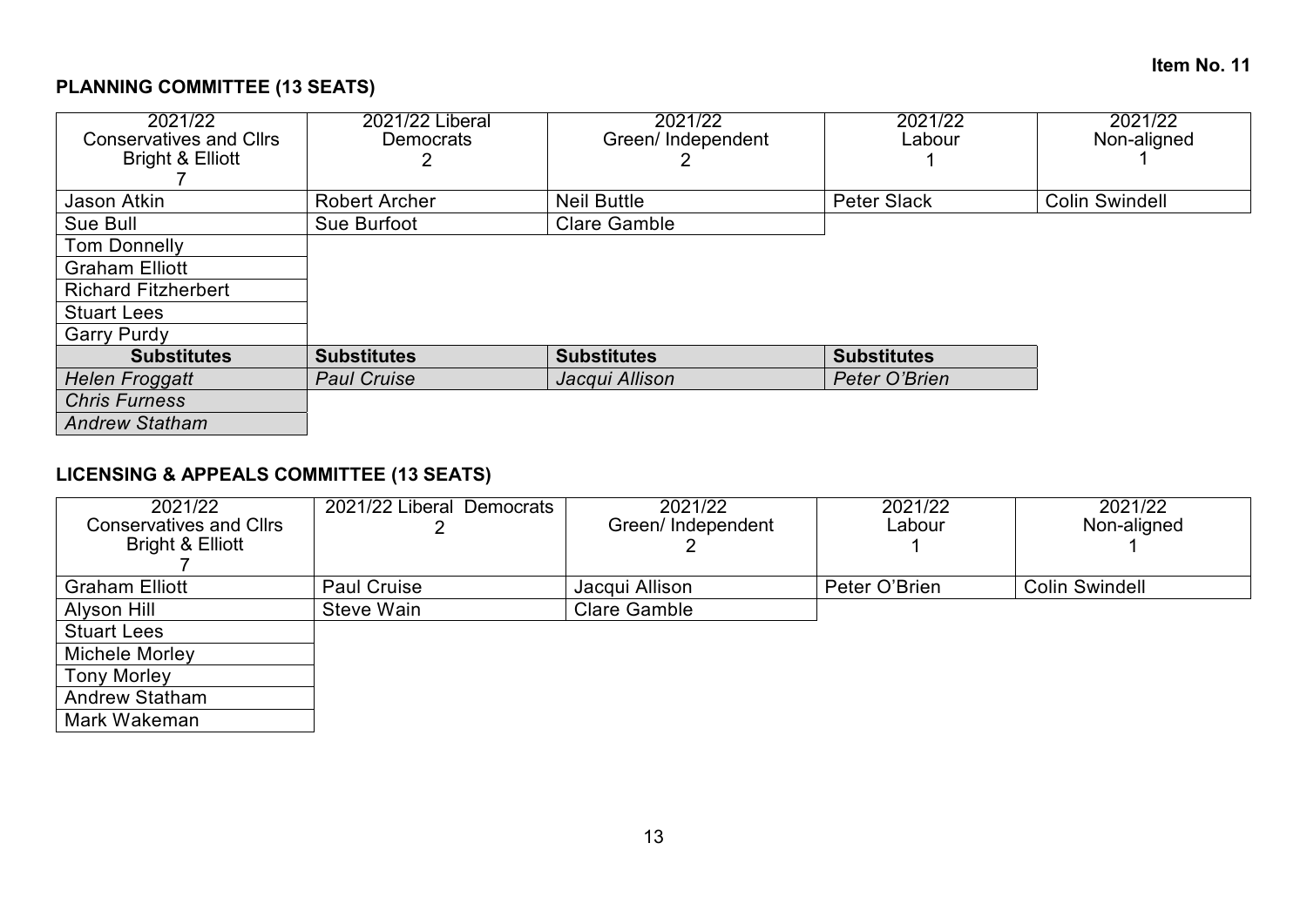## **Item No. 11**

# **JOINT CONSULTATIVE GROUP (6 SEATS)**

| 2021/22                          | 2021/22 Liberal Democrats | 2021/22            | 2021/22            |
|----------------------------------|---------------------------|--------------------|--------------------|
| Conservatives and Cllrs Bright & |                           | Green/Independent  | Labour             |
| Elliott                          |                           |                    |                    |
|                                  |                           |                    |                    |
| <b>Tom Donnelly</b>              | <b>Steve Flitter</b>      | <b>Neil Buttle</b> | <b>Peter Slack</b> |
| Helen Froggatt                   |                           |                    |                    |
| Susan Hobson                     |                           |                    |                    |

# **JOINT ICT SERVICE COMMITTEE (3 SEATS)**

| 2021/22<br>Conservative      | 2021/22<br><b>Liberal Democrats</b> |
|------------------------------|-------------------------------------|
|                              |                                     |
| Chris Furness   David Hughes |                                     |
| <b>Garry Purdy</b>           |                                     |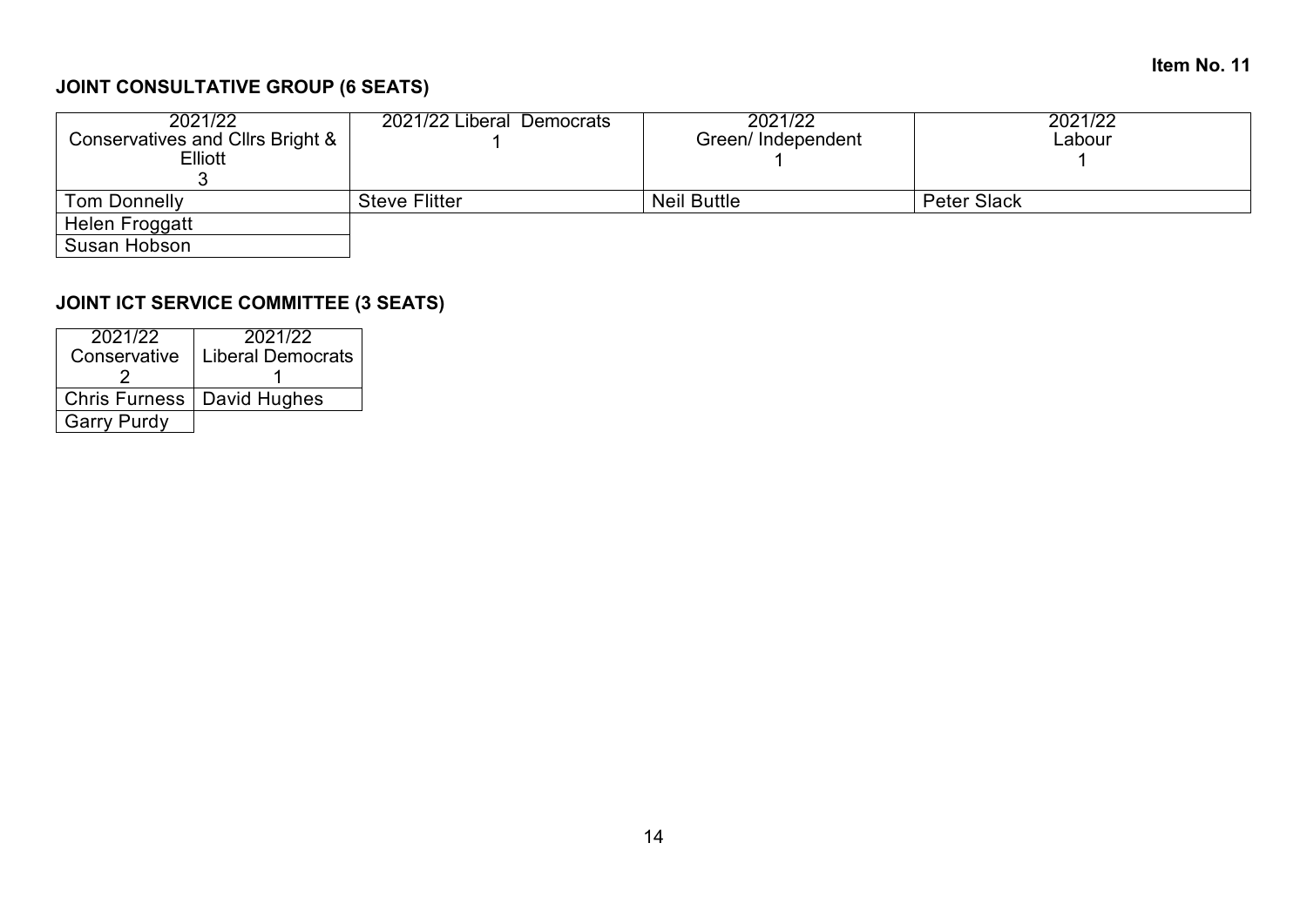# **LOCAL PLAN WORKING GROUP (10 SEATS)**

| 2021/22                        | 2021/22 Liberal       | 2021/22                | 2021/22            |
|--------------------------------|-----------------------|------------------------|--------------------|
| <b>Conservatives and Cllrs</b> | <b>Democrats</b>      | Green/Independent      | Labour             |
| Bright & Elliott               |                       |                        |                    |
|                                |                       |                        |                    |
| Jason Atkin                    | <b>Martin Burfoot</b> | <b>Matthew Buckler</b> | Mike Ratcliffe     |
| <b>Richard FitzHerbert</b>     | David Hughes          |                        |                    |
| Susan Hobson                   |                       |                        |                    |
| <b>Tony Morley</b>             |                       |                        |                    |
| <b>Garry Purdy</b>             |                       |                        |                    |
|                                |                       |                        |                    |
| <b>Substitutes</b>             | <b>Substitutes</b>    | <b>Substitutes</b>     | <b>Substitutes</b> |
| <b>Helen Froggatt</b>          | <b>Paul Cruise</b>    | Jacqui Allison         | Peter O'Brien      |
| <b>Chris Furness</b>           |                       |                        |                    |
| <b>Stuart Lees</b>             |                       |                        |                    |

# **CONSTITUTION WORKING GROUP (7 Members)**

| 2021/22                          | 2021/22 Liberal Democrats | 2021/22             | 2021/22               |
|----------------------------------|---------------------------|---------------------|-----------------------|
| Conservatives and Cllrs Bright & |                           | Green/Independent   | Labour                |
| <b>Elliott</b>                   |                           |                     |                       |
|                                  |                           |                     |                       |
| Sue Bull                         | David Hughes              | <b>Clare Gamble</b> | <b>Mike Ratcliffe</b> |
| <b>Richard Fitzherbert</b>       |                           |                     |                       |
| Susan Hobson                     |                           |                     |                       |
| <b>Tony Morley</b>               |                           |                     |                       |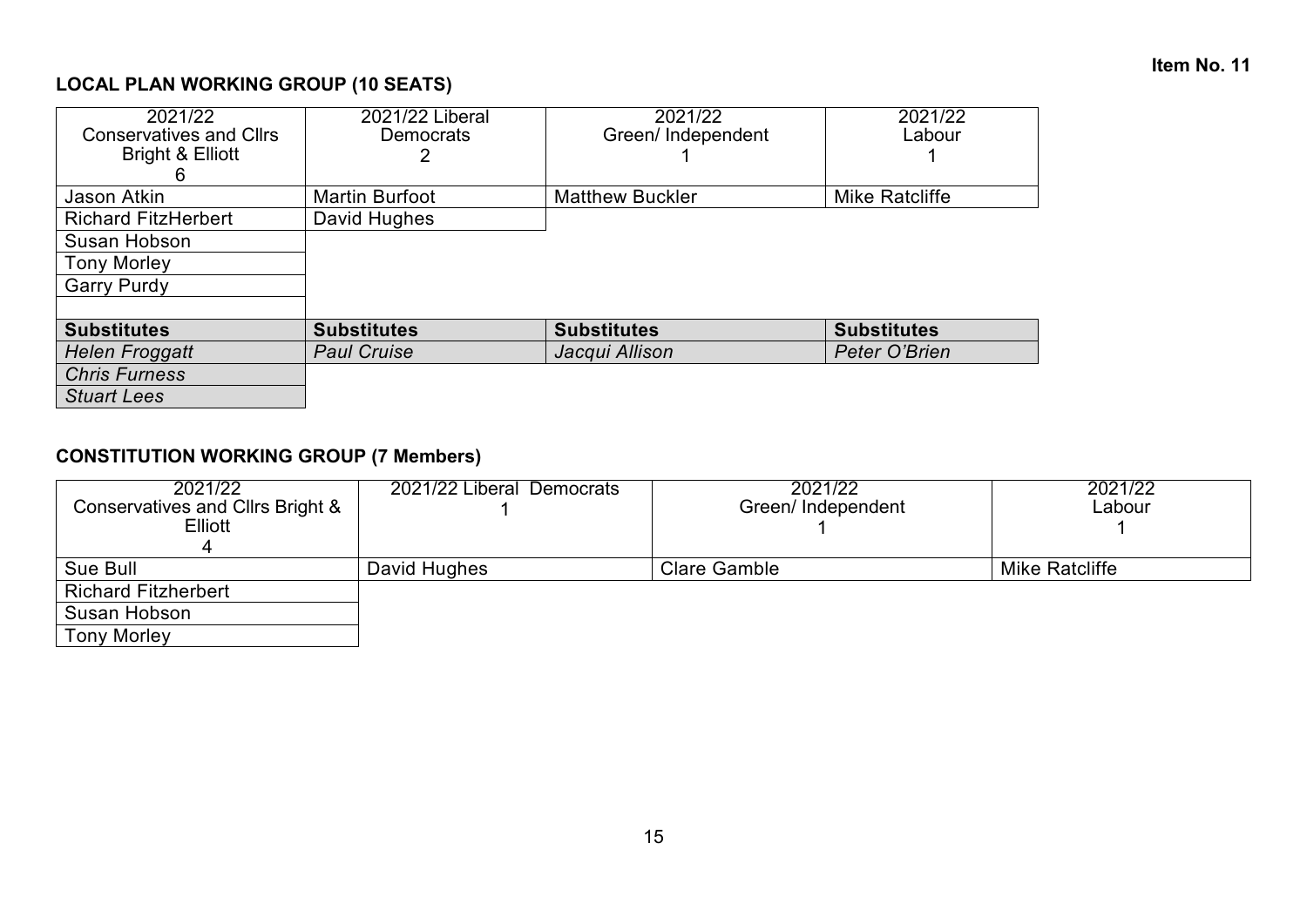# **Item No. 11**

# **ERNEST BAILEY CHARITY COMMITTEE (Area based) (13 SEATS)**

| 2020/21                | <b>Based on relevant Wards</b> |
|------------------------|--------------------------------|
| <b>Jason Atkin</b>     |                                |
| <b>Matthew Buckler</b> |                                |
| <b>Martin Burfoot</b>  |                                |
| Sue Burfoot            |                                |
| <b>Paul Cruise</b>     |                                |
| <b>Steve Flitter</b>   |                                |
| David Hughes           |                                |
| Dermot Murphy          |                                |
| <b>Garry Purdy</b>     |                                |
| Mark Salt (C)          |                                |
| <b>Andrew Statham</b>  |                                |
| <b>Colin Swindell</b>  |                                |
| <b>Steve Wain</b>      |                                |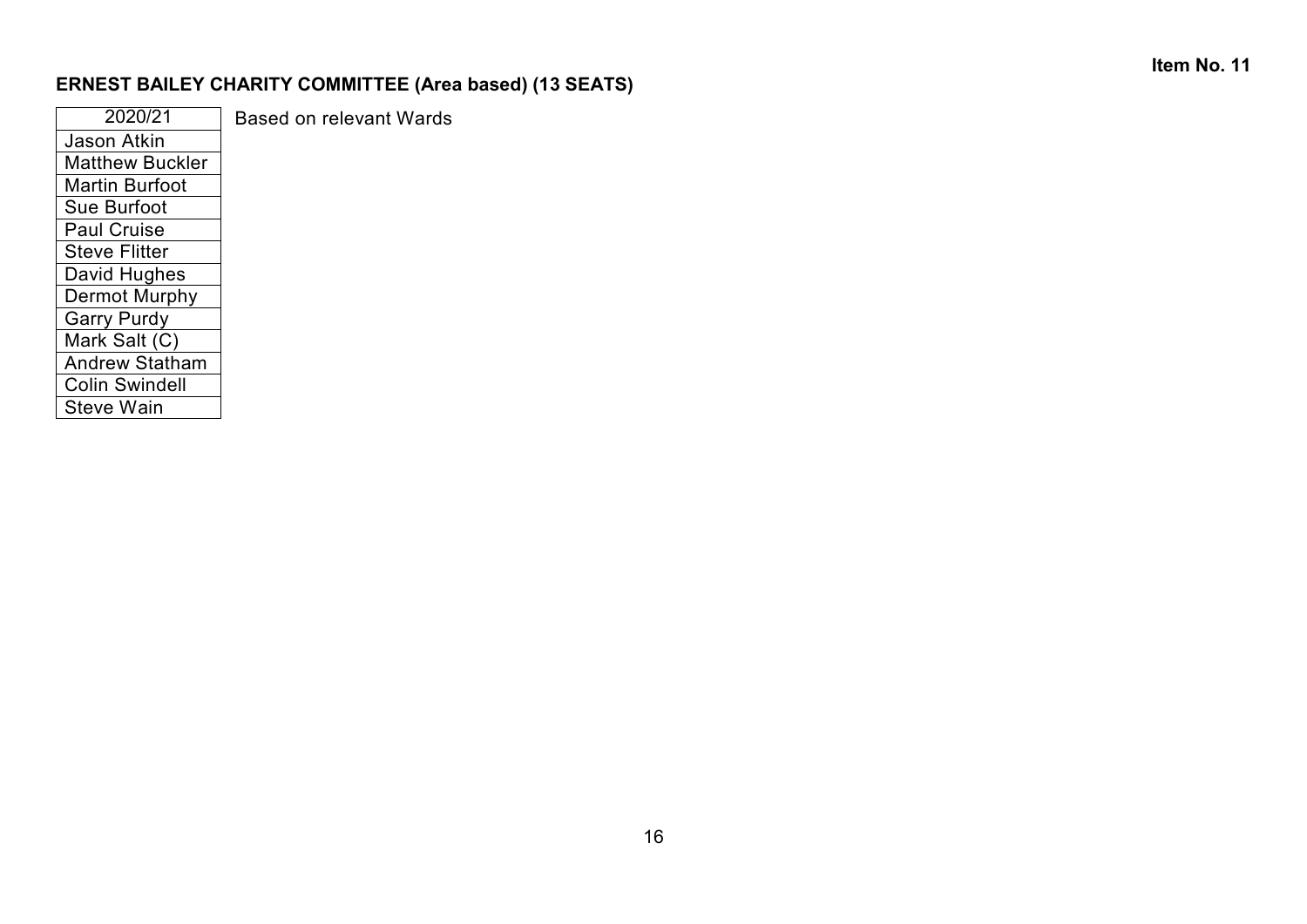## **APPOINTMENTS TO OUTSIDE BODIES 2021/2022**

| <b>OUTSIDE BODY</b>                                                   | <b>Representative(s)</b><br>2021/2022         | Substitute(s)<br>2021/2022 |
|-----------------------------------------------------------------------|-----------------------------------------------|----------------------------|
| <b>Revenues and Benefits Strategic</b><br><b>Board</b>                | <b>Cllr Clare Gamble</b>                      | N/A                        |
| <b>Derby and Derbyshire Strategic</b><br><b>Leadership Forum</b>      | Leader of the Council                         | <b>Deputy Leader</b>       |
| <b>Derbyshire Economic Partnership</b>                                | Leader of the Council   Deputy Leader         |                            |
| <b>Derbyshire Dales Council for</b><br><b>Voluntary Service</b>       | <b>Cllr Tony Morley</b>                       | N/A                        |
| <b>Derbyshire Police and Crime Panel</b>                              | <b>Cllr Garry Purdy</b>                       | <b>CIIr Jason Atkin</b>    |
| <b>Derwent Valley Community Rail</b><br><b>Partnership</b>            | <b>Cllr Garry Purdy</b>                       | N/A                        |
| <b>Derwent Valley Mills World Heritage</b><br><b>Board</b>            | <b>Cllr David Hughes</b>                      | N/A                        |
| <b>District Councils' Network</b>                                     | Leader of the Council                         | <b>Deputy Leader</b>       |
| <b>East Midlands Council</b>                                          | Leader of the Council                         | Deputy Leader              |
| <b>Visit Peak District and Derbyshire</b>                             | <b>Cllr Peter O'Brien</b>                     | N/A                        |
| <b>Peak District Partnership</b>                                      | Leader of the Council                         | Deputy Leader              |
| <b>High Peak and Hope Valley</b><br><b>Community Rail Partnership</b> | <b>Cllr Chris Furness</b>                     | N/A                        |
| <b>HS2 Chesterfield &amp; Staveley Delivery</b><br><b>Board</b>       | Leader of the Council                         | <b>Deputy Leader</b>       |
| <b>LGA Cultural Champion</b>                                          | <b>CIIr Sir Richard</b><br><b>Fitzherbert</b> | N/A                        |
| <b>LGA General Assembly</b>                                           | Leader of the Council Deputy Leader           |                            |
| <b>Peak District National Park Authority</b>                          | Cllrs David Chapman   N/A<br>& Chris Furness  |                            |
| <b>Sheffield City Region</b>                                          | Leader of the Council                         | Deputy Leader              |
| <b>Ashbourne Community Transport</b>                                  | <b>CIIr Stuart Lees</b>                       | N/A                        |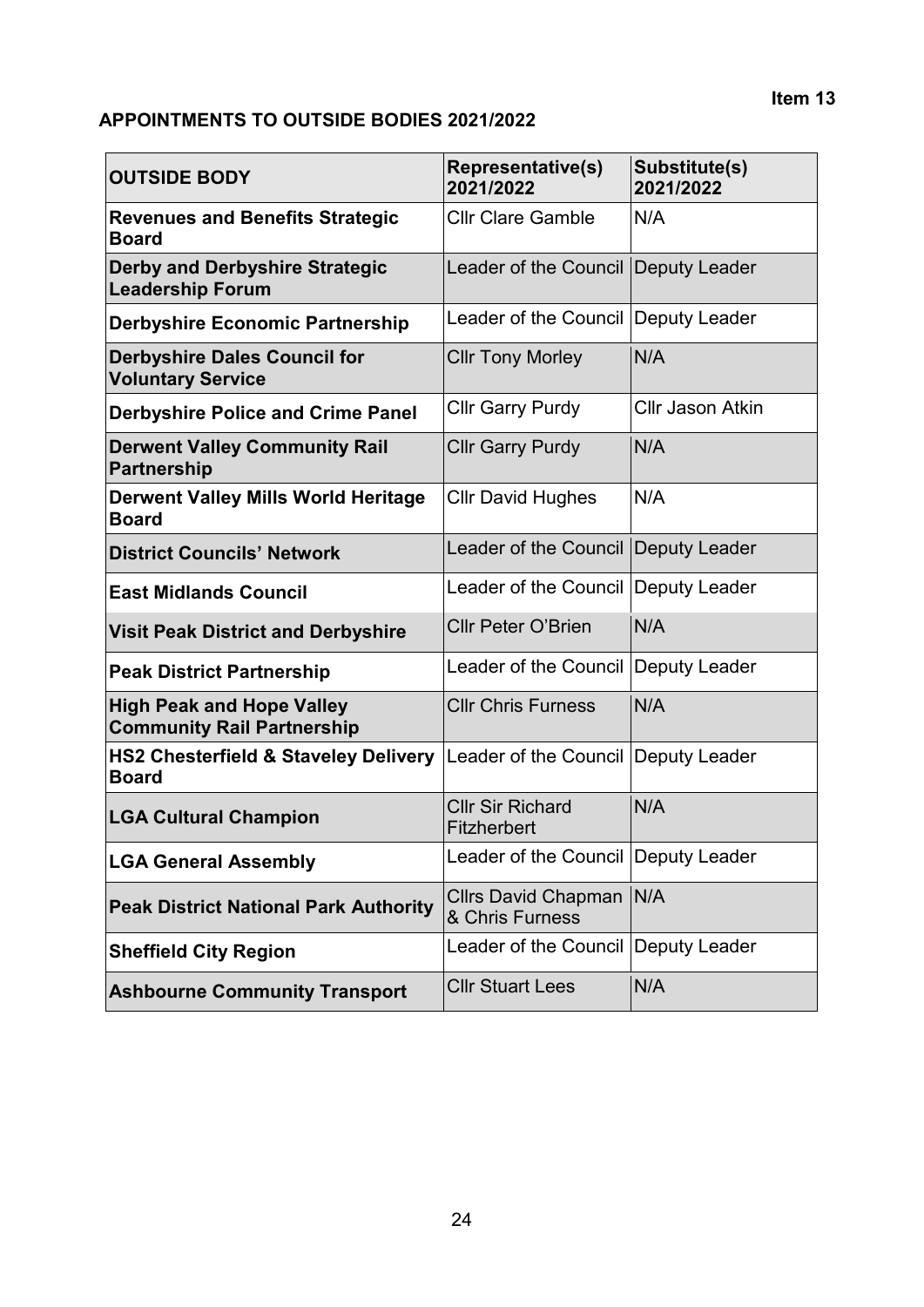| <b>OUTSIDE BODY</b>                                                   | <b>Indemnity</b><br><b>Insurance</b><br>2021/2022 | <b>Expenses Paid</b>        |
|-----------------------------------------------------------------------|---------------------------------------------------|-----------------------------|
| <b>Revenues and Benefits Strategic</b><br><b>Board</b>                |                                                   |                             |
| <b>Derby and Derbyshire Strategic</b><br><b>Leadership Forum</b>      |                                                   |                             |
| <b>Derbyshire Economic Partnership</b>                                | <b>No</b>                                         |                             |
| <b>Derbyshire Dales Council for</b><br><b>Voluntary Service</b>       | Yes                                               |                             |
| <b>Derbyshire Police and Crime Panel</b>                              | As last year                                      | Yes                         |
| <b>Derwent Valley Community Rail</b><br>Partnership                   | Yes                                               | <b>No</b>                   |
| <b>Derwent Valley Mills World Heritage</b><br><b>Board</b>            | No                                                | No                          |
| <b>District Councils' Network</b>                                     |                                                   |                             |
| <b>East Midlands Council</b>                                          | Yes                                               | No                          |
| <b>Visit Peak District and Derbyshire</b>                             | Yes                                               |                             |
| <b>Peak District Partnership</b>                                      | No                                                |                             |
| <b>High Peak and Hope Valley</b><br><b>Community Rail Partnership</b> |                                                   |                             |
| <b>LGA Cultural Champion</b>                                          | <b>No</b>                                         | Yes                         |
| <b>LGA General Assembly</b>                                           | <b>No</b>                                         | Yes                         |
| <b>Peak District National Park Authority</b>                          | Yes                                               | Yes<br>Travel & subsistence |
| <b>Sheffield City Region</b>                                          | Yes                                               |                             |
| <b>Ashbourne Community Transport</b>                                  |                                                   |                             |